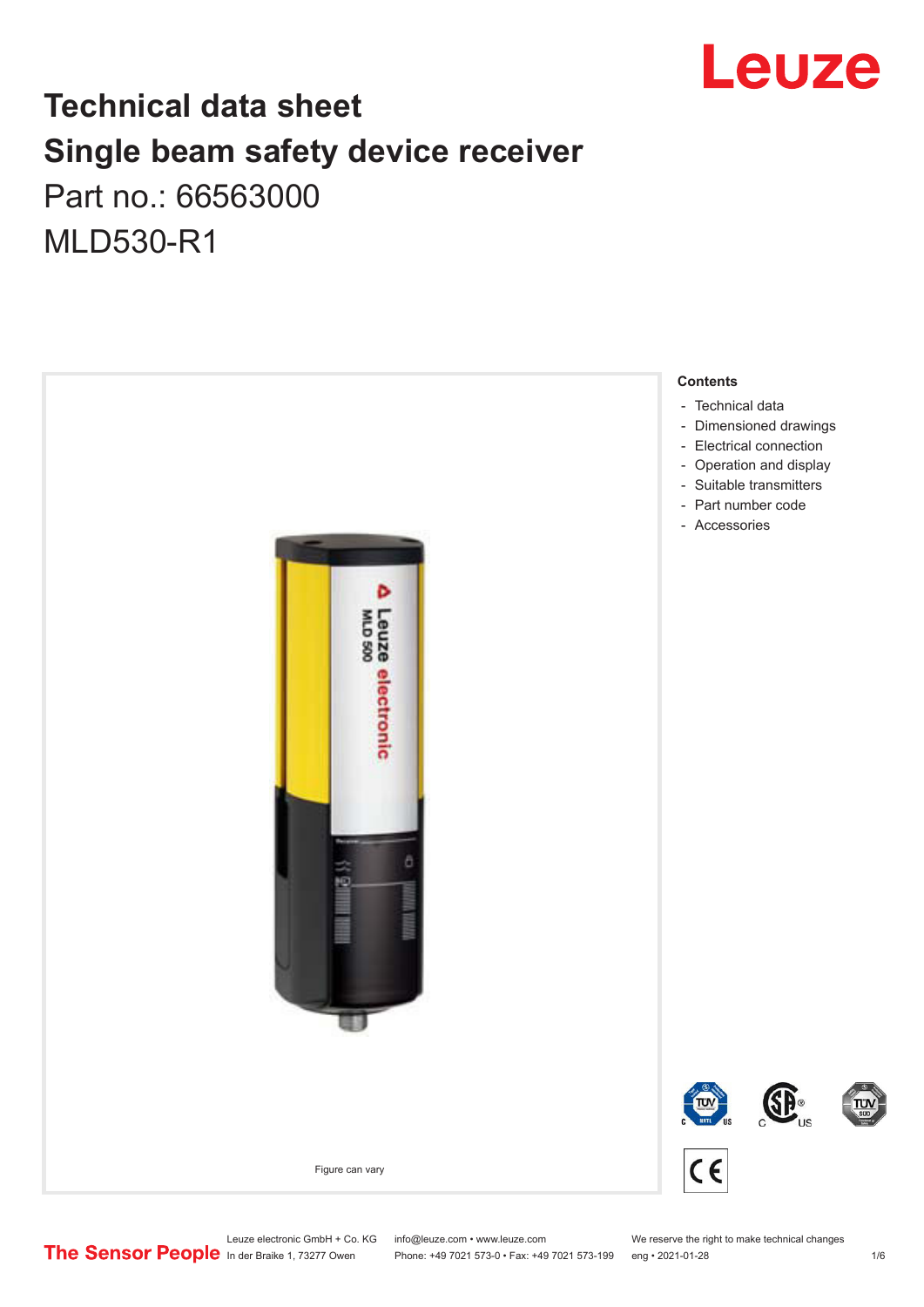## <span id="page-1-0"></span>**Technical data**

#### **Basic data**

| <b>Series</b>    | <b>MLD 500</b>                                     |
|------------------|----------------------------------------------------|
| <b>Functions</b> |                                                    |
| <b>Functions</b> | Alternative connection for second muting<br>signal |
|                  | Contactor monitoring (EDM), selectable             |
|                  | Muting enable function                             |
|                  | Muting-timeout extension                           |
|                  | Partial muting                                     |
|                  | Sequence controlled 2-sensor muting                |
|                  | Start/restart interlock (RES)                      |
|                  | Timing controlled 2-sensor muting                  |

#### **Characteristic parameters**

| <b>Type</b>            | 4, IEC/EN 61496           |
|------------------------|---------------------------|
| <b>SIL</b>             | 3, IEC 61508              |
| <b>SILCL</b>           | 3, IEC/EN 62061           |
| Performance Level (PL) | e, EN ISO 13849-1         |
| MTTF <sub>a</sub>      | 204 years, EN ISO 13849-1 |
| $PFH_n$                | 6.6E-09 per hour          |
| Mission time $T_{M}$   | 20 years, EN ISO 13849-1  |
| Category               | 4, EN ISO 13849           |
|                        |                           |

#### **Electrical data**

| Selection of operating mode | Connection 1, pin 2: $+24$ V for operating<br>mode 1, 2, 4 |                               |
|-----------------------------|------------------------------------------------------------|-------------------------------|
|                             | Connection 1, pin 2: 0 V for operating<br>mode 3, 5, 6     |                               |
|                             | Connection 1, pin $7: +24$ V for operating<br>mode 3, 5, 6 |                               |
|                             | Connection 1, pin 7: 0 V for operating<br>mode 1, 2, 4     |                               |
|                             | <b>Protective circuit</b>                                  | Overvoltage protection        |
|                             |                                                            | Short circuit protected       |
|                             | Performance data                                           |                               |
|                             | Supply voltage U <sub>n</sub>                              | 24 V, DC, -20  20 %           |
|                             | Current consumption, max.                                  | 150 mA, Without external load |
|                             | Fuse                                                       | External with max. 3 A        |
|                             | $1 - 1$                                                    |                               |

#### **Inputs**

**Number of digital switching inputs** 4 Piece(s)

| <b>Switching inputs</b>      |                         |
|------------------------------|-------------------------|
| <b>Type</b>                  | Digital switching input |
| Switching voltage high, min. | 18 2 V                  |
| Switching voltage low, max.  | 2.5V                    |
| Switching voltage, typ.      | 23V                     |
| Voltage type                 | DC.                     |
| Switching current, max.      | 5 <sub>m</sub> A        |

#### **Outputs**

| ------                                                |            |
|-------------------------------------------------------|------------|
| Number of safety-related switching<br>outputs (OSSDs) | 2 Piece(s) |
| Number of digital switching outputs 1 Piece(s)        |            |

#### Leuze **Safety-related switching outputs Type** Safety-related switching output OSSD **Switching voltage high, min.** 18.2 V Switching voltage low, max. 2.5 V **Switching voltage, typ.** 23 V **Voltage type** DC **Current load, max.** 380 mA **Load inductivity** 2,200,000 µH **Load capacity** 0.3 µF **Residual current, max.** 0.2 mA **Residual current, typ.** 0.002 mA **Voltage drop** 1 V **Safety-related switching output 1 Switching element** Transistor, PNP

**Safety-related switching output 2 Switching element** Transistor, PNP

#### **Switching outputs Switching voltage high, min.** 18.2 V **Switching voltage low, max.** 2.5 V **Switching voltage, typ.** 23 V **Voltage type** DC

| <b>Switching output 1</b>  |                                |
|----------------------------|--------------------------------|
| Assignment                 | Connection 1, pin 1            |
| <b>Switching element</b>   | Transistor, PNP                |
| <b>Switching principle</b> | +24 V switching                |
| <b>Function</b>            | "State of OSSDs" signal output |

#### **Timing**

| Response time             | 50 ms            |
|---------------------------|------------------|
| <b>Restart delay time</b> | $100 \text{ ms}$ |

#### **Connection**

| <b>Number of connections</b>                  | 2 Piece(s)             |
|-----------------------------------------------|------------------------|
| <b>Connection 1</b>                           |                        |
| <b>Function</b>                               | Machine interface      |
| <b>Type of connection</b>                     | Connector              |
| <b>Thread size</b>                            | M <sub>12</sub>        |
| <b>Material</b>                               | Metal                  |
| No. of pins                                   | 8-pin                  |
|                                               |                        |
| <b>Connection 2</b>                           |                        |
| <b>Function</b>                               | Local interface        |
| <b>Type of connection</b>                     | Connector              |
| <b>Thread size</b>                            | M <sub>12</sub>        |
| <b>Material</b>                               | Metal                  |
| No. of pins                                   | $5 - pin$              |
|                                               |                        |
| <b>Cable properties</b>                       |                        |
| Permissible conductor cross<br>section, typ.  | $0.25$ mm <sup>2</sup> |
| Permissible cable resistance to<br>load, max. | $200 \Omega$           |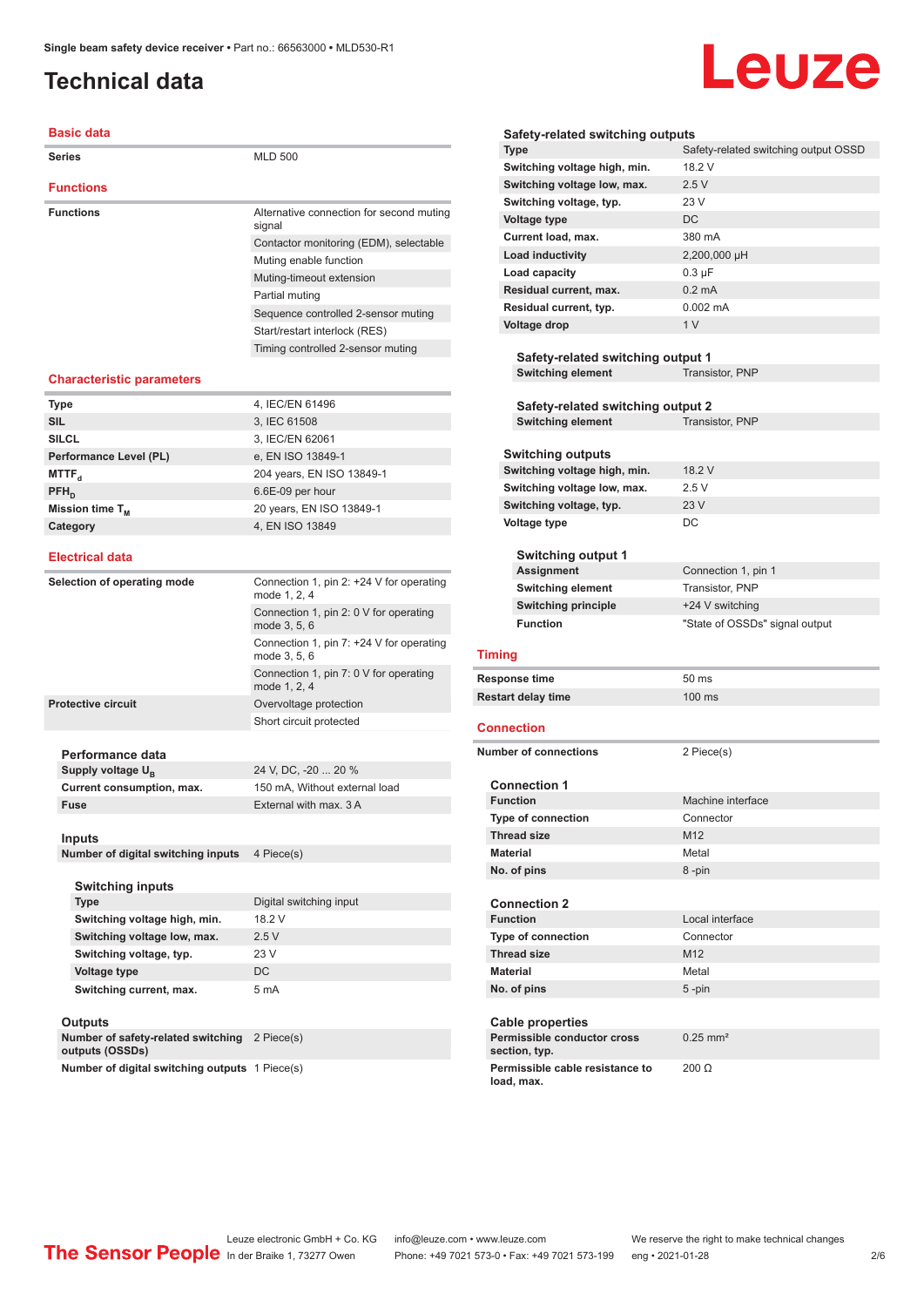## <span id="page-2-0"></span>**Technical data**

# Leuze

#### **Mechanical data**

| Design                      | Cubic                    |
|-----------------------------|--------------------------|
| Dimension (W x H x L)       | 52 mm x 193 mm x 64.7 mm |
| <b>Housing material</b>     | Metal                    |
| <b>Metal housing</b>        | Aluminum                 |
| Lens cover material         | Plastic / PMMA           |
| <b>Material of end caps</b> | Diecast zinc             |
| Net weight                  | 600 g                    |
| <b>Housing color</b>        | Yellow, RAL 1021         |
| <b>Type of fastening</b>    | Groove mounting          |
|                             | Swivel mount             |
|                             |                          |

#### **Operation and display**

| Type of display                | I FD       |
|--------------------------------|------------|
| <b>Number of LEDs</b>          | 2 Piece(s) |
| <b>Environmental data</b>      |            |
| Ambient temperature, operation | $-3055$ °C |

| Alliblefit temperature, operation  | - <del>JU  JU</del> |
|------------------------------------|---------------------|
| Ambient temperature, storage       | -40  75 °C          |
| Relative humidity (non-condensing) | $095\%$             |

## **Dimensioned drawings**

All dimensions in millimeters



## **Electrical connection**

#### **Connection 1**

| <b>Function</b>    | Machine interface |
|--------------------|-------------------|
| Type of connection | Connector         |
| <b>Thread size</b> | M12               |
| <b>Type</b>        | Male              |
| <b>Material</b>    | Metal             |
| No. of pins        | 8-pin             |
| Encoding           | A-coded           |

| Degree of protection         | IP 67          |  |
|------------------------------|----------------|--|
| <b>Protection class</b>      | III            |  |
| <b>Certifications</b>        | c CSA US       |  |
|                              | c TÜV NRTL US  |  |
|                              | TÜV Süd        |  |
| <b>US patents</b>            | US 6,418,546 B |  |
|                              | US 7,741,595 B |  |
|                              |                |  |
| <b>Classification</b>        |                |  |
| <b>Customs tariff number</b> | 85365019       |  |
| eCl@ss 5.1.4                 | 27272701       |  |
| eCl@ss 8.0                   | 27272701       |  |
| eCl@ss 9.0                   | 27272701       |  |
| eCl@ss 10.0                  | 27272701       |  |
| eCl@ss 11.0                  | 27272701       |  |
| <b>ETIM 5.0</b>              | EC001831       |  |
| <b>ETIM 6.0</b>              | EC001831       |  |

**Certifications**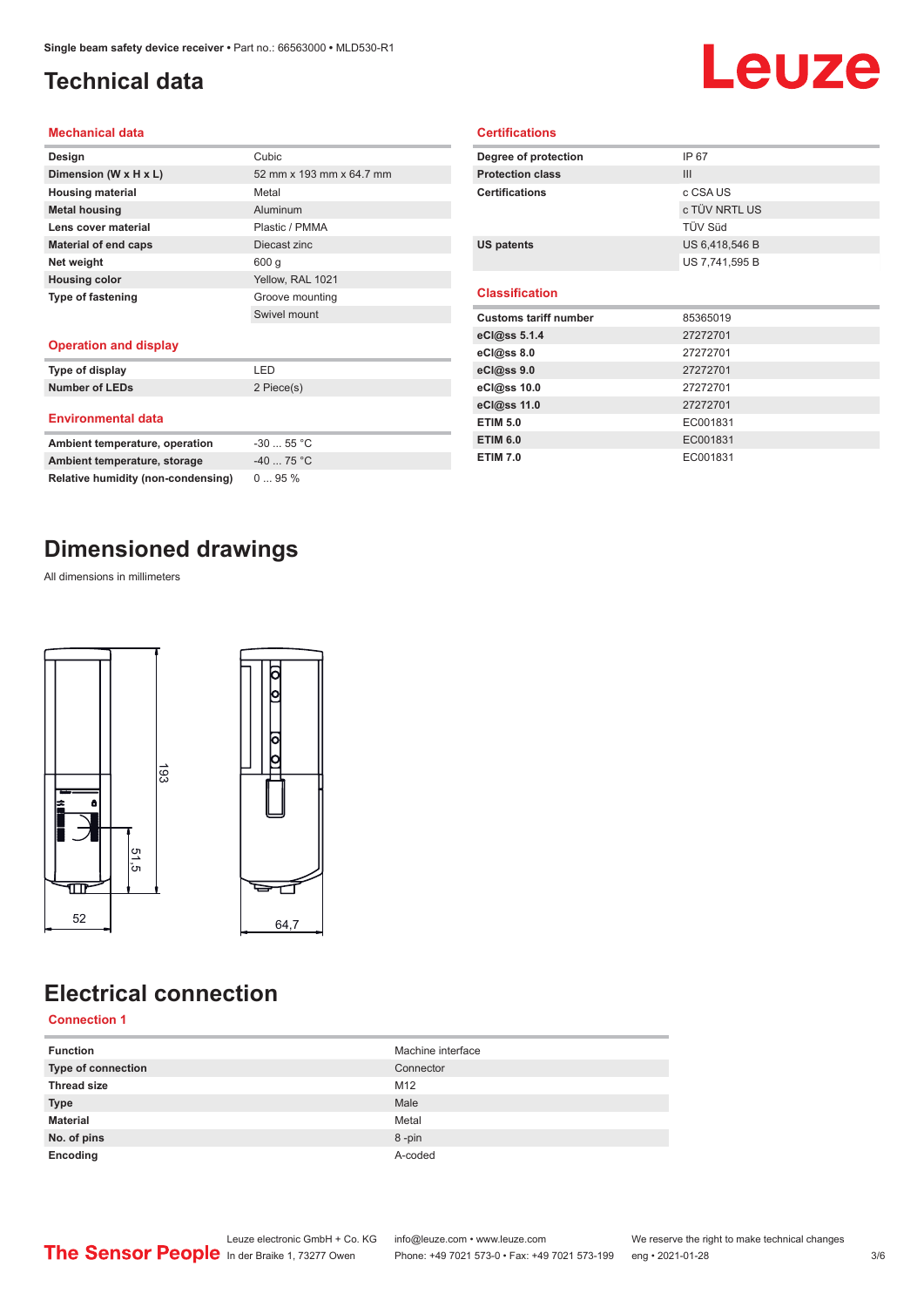## <span id="page-3-0"></span>**Electrical connection**

## **Leuze**

#### **Pin Pin assignment**

| <b>Conductor color</b> |  |  |
|------------------------|--|--|
|                        |  |  |

| 1              | RES/OSSD status signal | White        |
|----------------|------------------------|--------------|
| $\overline{2}$ | <b>VIN</b>             | <b>Brown</b> |
| 3              | <b>EDM</b>             | Green        |
| 4              | MS <sub>2</sub>        | Yellow       |
| 5              | OSSD <sub>2</sub>      | Gray         |
| 6              | OSSD1                  | Pink         |
| 7              | <b>VIN</b>             | <b>Blue</b>  |
| 8              | M-EN/TO                | Red          |



#### **Connection 2**

| <b>Function</b>    | Local interface |
|--------------------|-----------------|
| Type of connection | Connector       |
| <b>Thread size</b> | M12             |
| <b>Type</b>        | Female          |
| <b>Material</b>    | Metal           |
| No. of pins        | $5$ -pin        |
| Encoding           | A-coded         |

| Pin            | Pin assignment  | <b>Conductor color</b> |
|----------------|-----------------|------------------------|
|                | $+24V$          | <b>Brown</b>           |
| $\overline{2}$ | MS <sub>2</sub> | White                  |
| 3              | 0 V             | Blue                   |
| $\overline{4}$ | MS <sub>1</sub> | <b>Black</b>           |
|                | <b>RES/LMP</b>  | Gray                   |



## **Operation and display**

| <b>LED</b>     | <b>Display</b>           | <b>Meaning</b>                                       |
|----------------|--------------------------|------------------------------------------------------|
|                | Red, continuous light    | OSSD off.                                            |
|                | Green, continuous light  | OSSD on                                              |
|                | Red, flashing, 1 Hz      | External error                                       |
|                | Red, flashing, 10 Hz     | Internal error                                       |
|                | Green, flashing, 1 Hz    | Weak signal, device not optimally aligned or soiled. |
| $\overline{2}$ | Yellow, continuous light | Start/restart interlock locked.                      |

## **Suitable transmitters**

|   | Part no. | <b>Designation</b> | <b>Article</b>                           | <b>Description</b>                                                                                    |
|---|----------|--------------------|------------------------------------------|-------------------------------------------------------------------------------------------------------|
| I | 66501000 | MLD500-T1          | Single beam safety<br>device transmitter | Operating range: 0.5  70 m<br>Light source: LED, Infrared<br>Connection: Connector, M12, Metal, 5-pin |

### **Part number code**

Part designation: **MLDxyy-zab/t**

| .<br>.<br><b>MLD</b> | .<br>Multiple light beam safety device    |
|----------------------|-------------------------------------------|
| x                    | <b>Series</b><br>3: MLD 300<br>5: MLD 500 |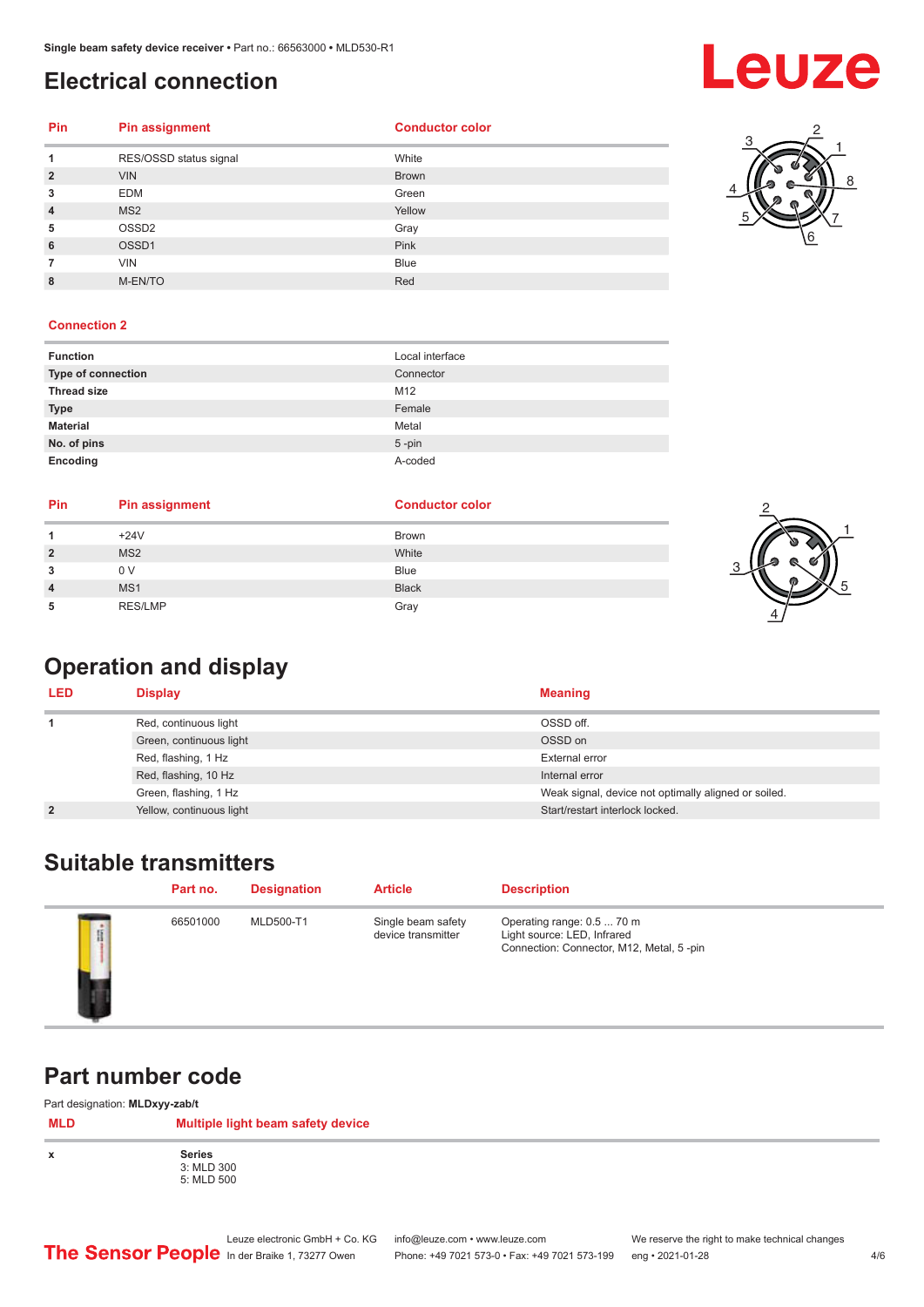## <span id="page-4-0"></span>**Part number code**

#### **MLD Multiple light beam safety device yy Function classes** 00: transmitter 10: automatic restart 12: external testing 20: EDM/RES 30: muting 35: timing controlled 4-sensor muting **z Device type** T: transmitter R: receiver RT: transceiver xT: transmitter with high range xR: receiver for high range **a a** Number of beams **b Option** L: integrated laser alignment aid (for transmitter/receiver) M: integrated status indicator (MLD 320, MLD 520) or integrated status and muting indicator (MLD 330, MLD 335, MLD 510/A, MLD 530, MLD 535) E: connection socket for external muting indicator (AS-i models only) **/t Safety-related switching outputs (OSSDs), connection technology** -: transistor output, M12 plug A: integrated AS-i interface, M12 plug, (safety bus system) **Note**  $\%$  A list with all available device types can be found on the Leuze website at www.leuze.com.

## **Accessories**

## Connection technology - Connection cables

|                | Part no. | <b>Designation</b> | <b>Article</b>   | <b>Description</b>                                                                                                                                          |
|----------------|----------|--------------------|------------------|-------------------------------------------------------------------------------------------------------------------------------------------------------------|
| <b>Address</b> | 50135128 | KD S-M12-8A-P1-050 | Connection cable | Connection 1: Connector, M12, Axial, Female, A-coded, 8-pin<br>Connection 2: Open end<br>Shielded: Yes<br>Cable length: 5,000 mm<br>Sheathing material: PUR |

### Muting - Mounting systems

| Part no. | <b>Designation</b> | <b>Article</b>       | <b>Description</b>                                                                                                                                                                                                  |
|----------|--------------------|----------------------|---------------------------------------------------------------------------------------------------------------------------------------------------------------------------------------------------------------------|
| 424421   | BT-SB10            | Mounting bracket set | Design of mounting device: Mounting clamp<br>Fastening, at system: Through-hole mounting<br>Mounting bracket, at device: Clampable<br>Type of mounting device: Swiveling<br>Swivel range: -8  8°<br>Material: Metal |

#### 5 /6

Leuze